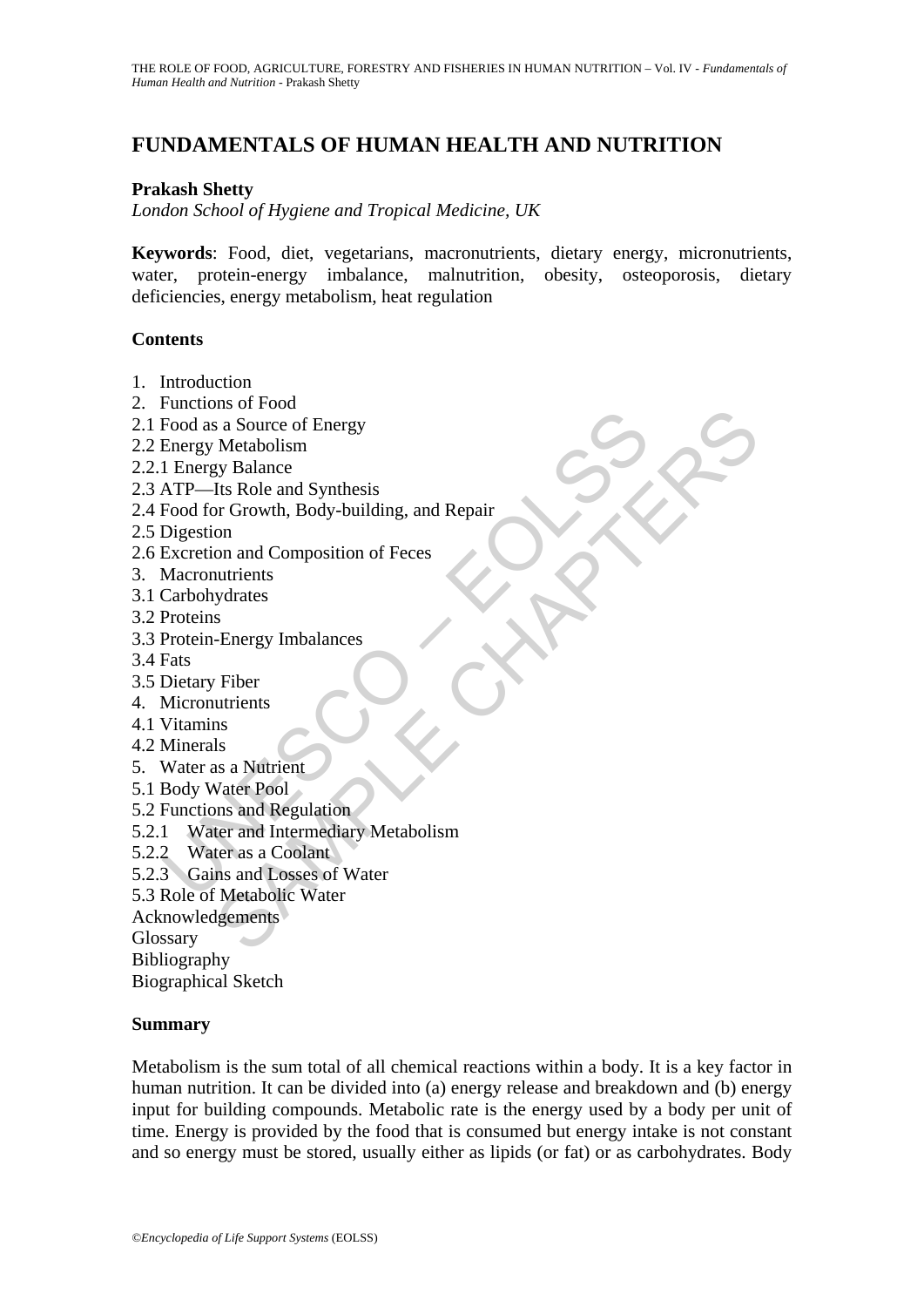size (body weight and body surface area) affects metabolic rate, and body weight is often used in practice to predict metabolic rates of individuals.

Energy sources vary and this is important to our understanding of how energy is released in the body. Energy is derived by oxidation (burning). Fats yield more energy than carbohydrates and proteins. For example, lipids can yield 9 calories/gram while carbohydrates and proteins yield about 4 calories/gram.

Body temperature is a result of internal heat production plus heat absorption from the ambient air less radiation losses. Water plays an important role in this temperature regulation. Thermoregulation involves physiological and behavioral adjustments. Nerve cells in the skin and other parts of the body monitor temperature. There are warm receptors and cold receptors in the skin that can sense changes in skin and blood temperature. Cooling mechanisms include sweating, vasodilation (increasing blood flow to the extremities), and panting. Warming mechanisms include vasoconstriction (constricting blood flow to the extremities), shivering, and chemical reactions within the body to produce heat instead of adenosine triphosphate (ATP).

Treature. Cooling mechanisms include sweating, vasodilation (include extremities), and panting. Warming mechanisms include<br>stricting blood flow to the extremities), shivering, and chemical r<br>y to produce heat instead of ad incomponent and particular simulate sweating, vasodilation (increasing blood tremities), and panting. Warming mechanisms include vasocconstrict termities), and panting. Warming mechanisms include vasocconstrict termities), ATP is a high-energy compound considered to be the universal currency of biological energy. The synthesis of ATP is a central process in human nutrition. The energy in the food we ingest is converted into ATP. Each day every one of us of makes, breaks down, and remakes in the mitochondria in our bodies an amount of ATP that is about the same as our body weight. The energy in the ATP molecule powers all biological processes. Thus, the synthesis of ATP is essential for life.

The mechanisms involved in body weight regulation in humans include genetic, physiological, and behavioral factors. Stability of body weight and body composition requires that energy intake matches energy expenditure and that nutrient balance is achieved.

Nutrients both macro- and micro- (the latter include vitamins and minerals) play an important function in the body's metabolism.

This article briefly reviews the fundamental nutrition of humans and the constituents of their habitual diets and the foods they consume. A brief outline of some of the common nutritional disorders is also presented and thus provides an overview for the more specialist articles in this the topic area.

## **1. Introduction**

Food is something we eat to keep us alive and healthy, and the subject of nutrition largely deals with this aspect of food. Food means all sorts of different things to different people. The primitive tribes people uses the term *food* for familiar and edible substances such as flesh, fruits, roots, tubers, and so on, which satisfy their hunger when they eat them (see *Ethnographic Aspects of Human Nutrition*). In an advanced industrialized society the concept of food can be sophisticated and can vary a great deal between individuals (see *Regional and Cultural Differences in Nutrition*). In scientific terms, food is defined as that which is essential for the growth, normal functioning, and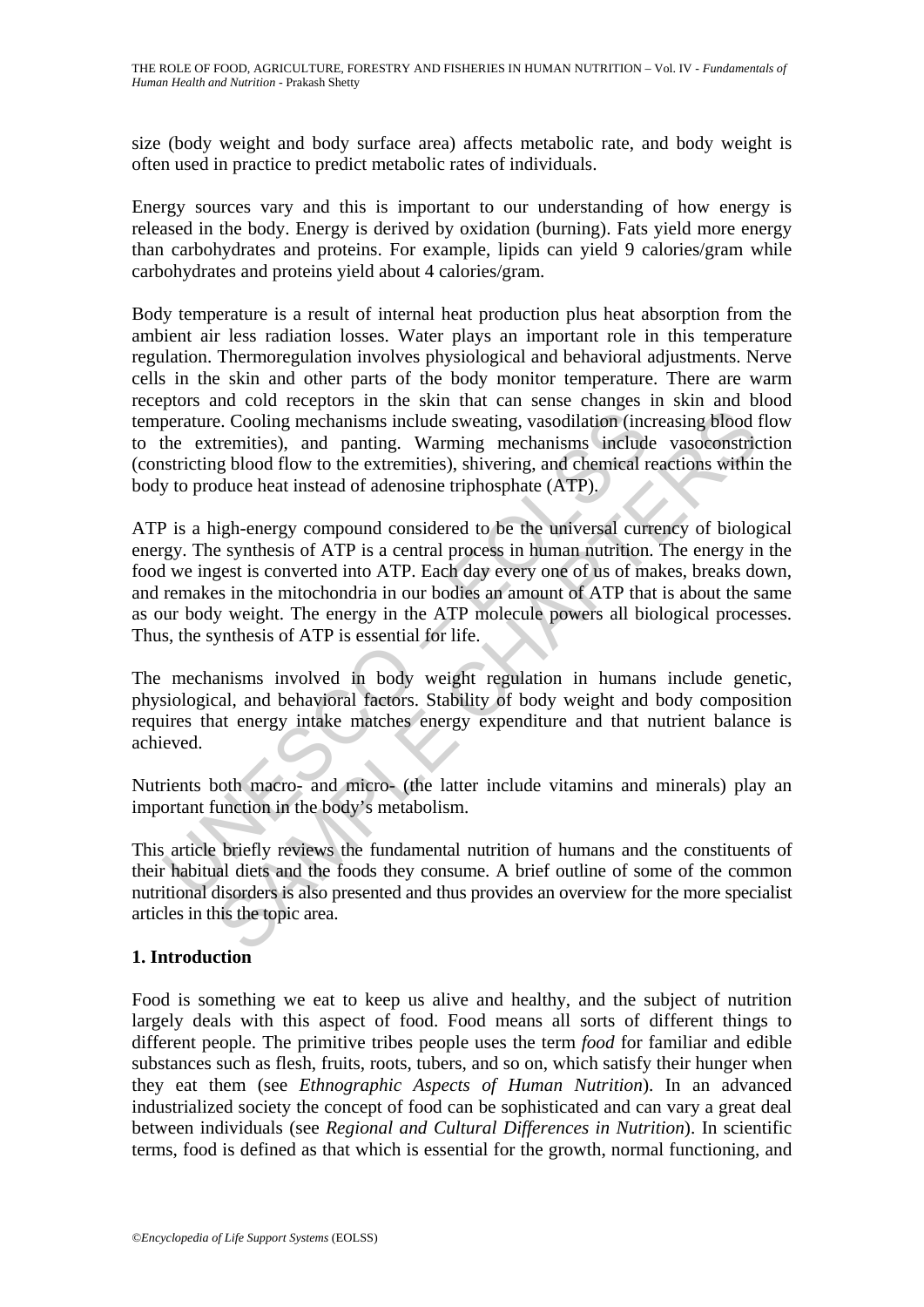health of living organisms (be they unicellular or multicellular). Food is essentially a collection of substances which are needed to keep the organism alive and functioning in a normal and healthy manner.

Food is a mixture of chemicals, and each class of chemical substance in food has a chemical name, i.e. carbohydrates, proteins or amino acids, fats, fibers, vitamins, minerals, and water. Apart from the minerals and water that are present in foods, which are termed inorganic, the rest of the chemical matter is said to be organic. The three principal constituents of food, also called the proximate principles, are carbohydrates, proteins, and fats. They are made up of the elements carbon, hydrogen, and oxygen, with proteins having nitrogen (and in some cases sulfur) in addition. These proximate principles are important sources of dietary or food energy but also fulfill a number of other important roles. As opposed to vitamins and minerals that are referred to as *micronutrients*, carbohydrates, proteins, and fats that constitute the bulk of the nutrients in the daily diet are referred to as *macronutrients*.

# **2. Functions of Food**

# **2.7 Food as a Source of Energy**

romatrients, carbohydrates, proteins, and fats that constitute the but easily diet are referred to as *macronutrients*.<br> **unctions of Food**<br> **Food as a Source of Energy**<br> **Cood as a Source of Energy**<br> **Cood as a Source of** The set of the method is a material to perform which the body is to produce energy.<br>
SAMPLE CHAPTERS AND THE PRODUCE THE PRODUCE THE PRODUCE THE PRODUCE THE PRODUCE THE PRODUCE THE PRODUCE THE PRODUCE THE PRODUCE THE PRODU One of the important functions of food within the body is to produce energy, both mechanical and heat energy. The products of digestion are absorbed into the bloodstream and are oxidized by oxygen to release the energy required by the body. Macronutrients are the important source of energy in the food although their relative contributions vary, with fats contributing the highest and protein in the diet contributing less than the others. The chemical energy contained in foods in the macronutrients can be determined in a bomb calorimeter. The energy determined by bomb calorimetry is termed the gross energy (GE) of a food or of the specific macronutrient. However, not all the energy in the food is available to the animal or human that eats the food. There is an important reason for that: Not all the food eaten is absorbed from the digestive tract to become available as fuel for metabolism or for use by the body.

## **2.8 Energy Metabolism**

Energy is defined as the potential to perform work. Energy is an abstraction that can be measured only in reference to defined standard conditions. Thus all defined units to measure energy are equally absolute. All forms of energy can be converted into heat energy, and food energy can also be expressed as heat energy. The joule is the preferred unit for expressing electrical, mechanical, or chemical energy. The joule is defined as the amount of energy used when 1 kilogram is moved a distance of 1 meter by 1 newton of force. The joule can be converted to ergs, watt-seconds, and calories. Calorie [or Kilocalorie (Kcal)] is the unit of heat energy. A calorie is defined as the heat required to raise the temperature of one gram of water through one degree centigrade, e.g. from 16.5 ºC to 17.5 ºC. Most nutritionists work in calories, or rather multiple units such as Kcal  $(= 1000 \text{ calories})$  which is equal to 4.184 kiloJoules (kJ). Increasingly the scientific literature in nutrition tends to prefer the use of joules over calories.

Energy is required by all living creatures to perform the "work" of living. To live and to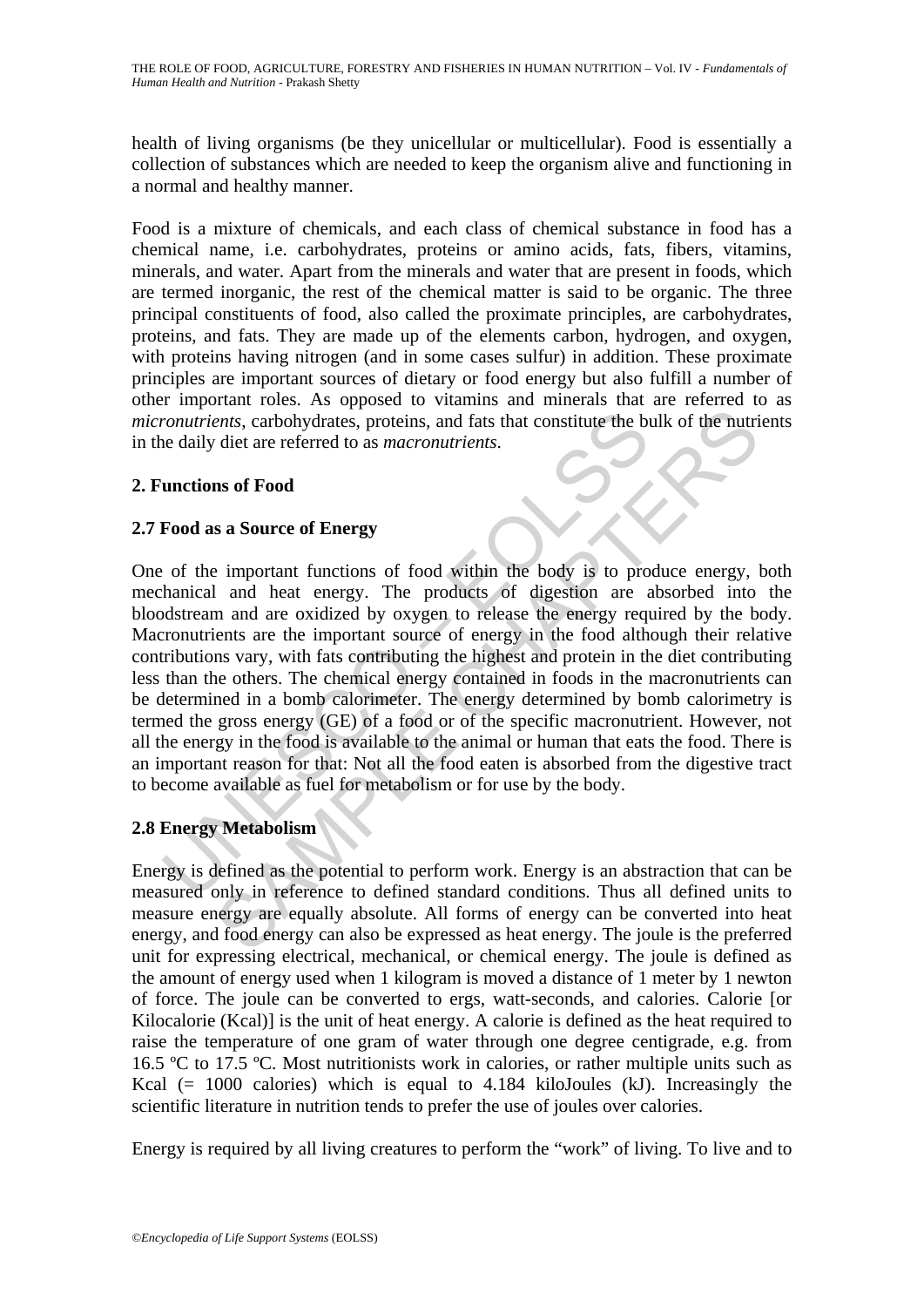carry out our normal day-to-day activities, every body produces a lot of heat every day. Body tissues must be metabolized to produce this heat. Two key points emerge: (1) to supply energy to a body is more costly, both biologically and economically, than supplying any other nutrient. (2) the primary factors that determine the efficiency of utilization of food energy are the amounts lost largely as heat and in feces.

A number of abbreviations are used to describe energy fractions in the body. The first measurement in a nutritional evaluation of energy exchange is gross energy. Gross energy (GE) or heat of combustion is the energy released as heat when an organic substance is completely oxidized to carbon dioxide and water. Briefly, the intake of food energy (IE) is the gross energy of food consumed. A substantial portion of IE is lost as fecal energy (FE), and the difference (IE-FE) is termed apparent digestible energy (DE). Portions of this are lost as urinary energy (UE) and gaseous energy (GE). The remainder (IE–FE–UE–GE) is termed metabolizable energy (ME). ME may be recovered as a useful product (RE) such as tissue energy (TE), milk energy for lactating females (LE), and so on, or may be lost as heat energy (HE). Energy lost as HE may be the result of a variety of functions including basal metabolism (HeE), digestion and absorption activity  $(H_iE)$ , thermal regulation  $(H_cE)$ , and waste formation and excretion (  $H<sub>w</sub>E$ ). An increase in heat production following the intake of food is termed heat increment (H<sub>i</sub>E) and includes (H<sub>d</sub>E, H<sub>f</sub>E, H<sub>r</sub>E, and H<sub>w</sub>E).

remainder (IE–FE–UE–GE) is termed metabolizable energy (wered as a useful product (RE) such as tissue energy (TE), milk eales (LE), and so on, or may be lost as heat energy (TE), milk eales (LE), and so on, or may be lost onder (IE-FE-UE-GE) is termed metabolizable energy (ME). ME may<br>as a useful product (RE) such as tissue energy (TE), milk energy (ME). ME may<br>as a useful product (RE) such as tissue energy (TE), milk energy for lact<br>E), a The laws of thermodynamics and the Law of Hess state the fundamental principles on which bioenergetics (the study of energy transformations in biological systems) is based. Simply stated, these laws assert that (a) energy can be neither created nor destroyed but may be converted from one form to another, (b) all forms of energy can be quantitatively converted to heat, and (c) heat generated in a net transformation is independent of the path of conversion. The basis of bioenergetics as defined by these laws and application to human nutritional energetics may be stated by use of the terminology defined earlier:  $IE=FE + GE$  UE + HE + RE. This identity partitions the food energy consumed into the major components associated with bioenergetics. It can be expanded to include a few or many of the intermediate steps involved, and each component can be subdivided into components. The details of this are probably outside the scope of this overview but the reader is referred to the more specialized articles in this volume (see *Nutritional Deficiency and Imbalances*).

All bodies derive energy from carbohydrates, fats, and protein. Most of this energy is obtained from carbohydrates, however. The relative amount from carbohydrates versus fats varies depending on the daily diet of the individual. All bodies require amino acids derived from proteins in their diet, at the tissue level, for protein synthesis.

It has been estimated that, of the macronutrients from a typical diet, 99% of ingested carbohydrate, 95% of fat, and 92% of protein is absorbed. Nitrogen-containing compounds (chiefly proteins) are not completely oxidized by the body. They are converted to urea and excreted in urine; urea retains about 25% cent of the chemical energy of the original protein. Energy lost through feces (unabsorbed macronutrients) and through urine (mainly as urea) needs to be subtracted from the gross energy of a food to estimate the available energy to the body. This value is termed the metabolizable energy (ME) of the food. In ideal situations, the metabolizable energy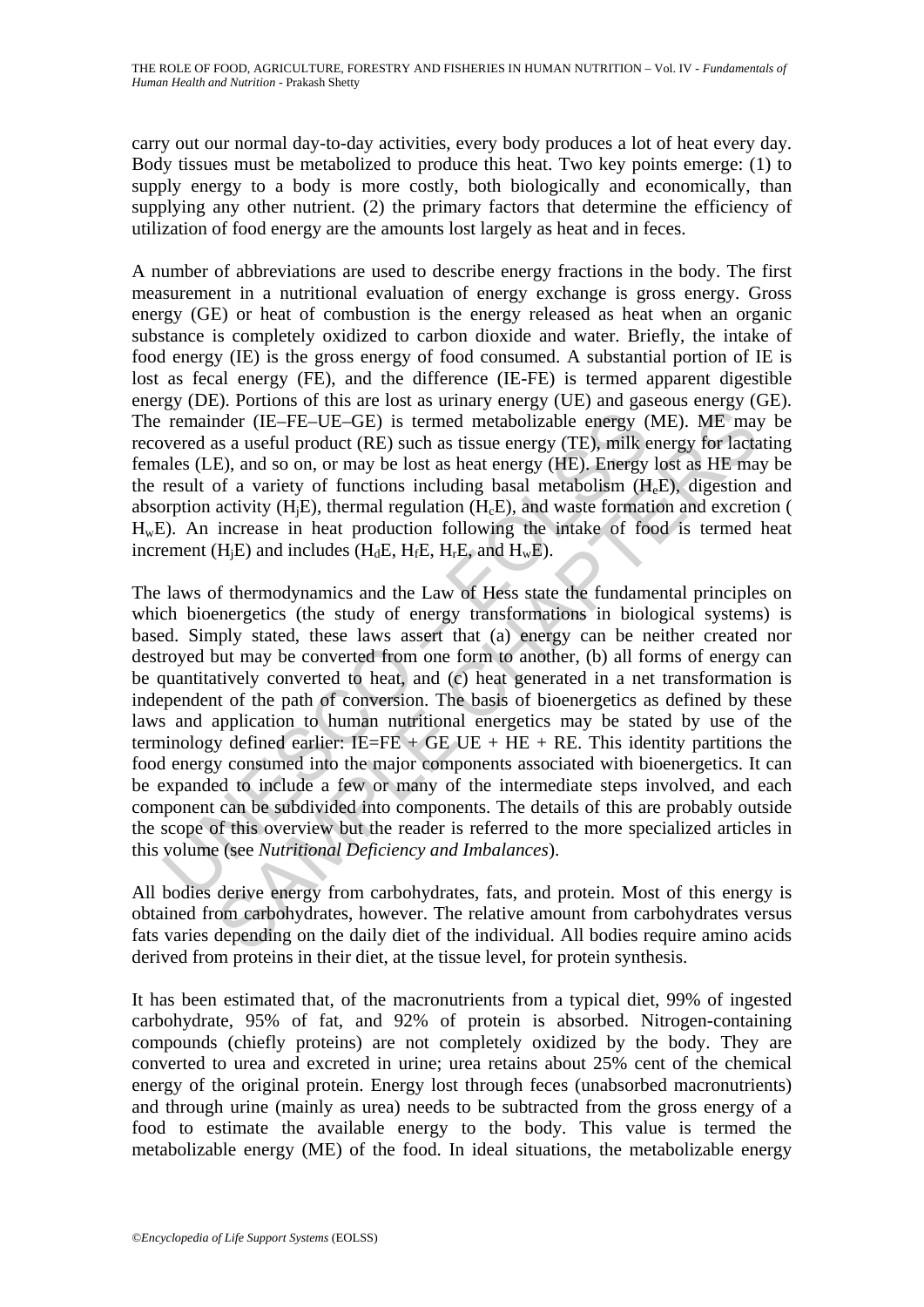intakes of individuals on a mixed diet can be determined by performing bomb calorimetry on food, feces, and urine. To simplify the determination of the ME content of foods, Atwater estimated separately the ME content of the macronutrients. The ME content of foods or diets can then be estimated from the amounts of these individual macronutrients in the diets (see Table 1).

| <b>Macronutrient absorbed</b><br>$\frac{0}{0}$ |    | <b>ME</b><br>(kJ/g) | <b>Atwater factor</b><br>(kCal/g) |
|------------------------------------------------|----|---------------------|-----------------------------------|
| Carbohydrates                                  |    |                     |                                   |
| Glucose                                        | 99 | 15.4                |                                   |
| <b>Starch</b>                                  | 99 | 17.3                |                                   |
| Protein                                        | 92 | 15.9                |                                   |
| Fat                                            |    |                     |                                   |

Table 1. Metabolizable energy of macronutrients

## **2.2.1 Energy Balance**

Table 1. Metabolizable energy of macronutrients<br>
1 Energy Balance<br>
1 Energy Balance<br>
1 Energy balance is the difference between energy intake and erergy balance is the difference between energy intake ex<br>
enditure or when Table 1. Metabolizable energy of macronautients<br>
gy Balance<br>
lance is the difference between energy indake and energy expending<br>
nergy balance cocurs when either energy intake exceeds the energy<br>
or when expediture is lowe Energy balance is the difference between energy intake and energy expenditure. Positive energy balance occurs when either energy intake exceeds the energy expenditure or when expenditure is lower than the habitual energy intake. Positive energy balance leads to storage of excess energy largely as fat and is indicated by a gain in body weight—body weight changes being a simple but crude measure of changes in energy balance. In negative energy balance, weight loss occurs since the intake is unable to match the level of energy expended by the individual. Overweight and obesity are conditions associated with positive energy balance while under-nutrition signalled by loss of weight is often the result of continued negative energy balance ( See Malnutrition, Hunger and Satiety, Obesity and Anorexia).



#### **Bibliography**

- - -

Langley L.L. et al. (1974). *Dynamics, Anatomy and Physiology.* Fourth Edition. 1974. New York: McGraw-Hill Book Company. [An encyclopedic treatment of these important relationships.]

Latham M.C. (1997). Human Nutrition in the Developing World. Rome: Food and Agriculture Organization. [A comprehensive introduction to nutritional problems of the developing world.]

National Research Council (1989). *Recommended Dietary Allowances*, Tenth Edition, Washington, DC, US: National Academy of Sciences [This is the main accepted source on nutrient allowances for the maintenance of good health.]

Tsang R.C. and Nichols B.L. (1988). *Nutrition During Infancy*, 440 pp. Philadelphia, US: Hanley and